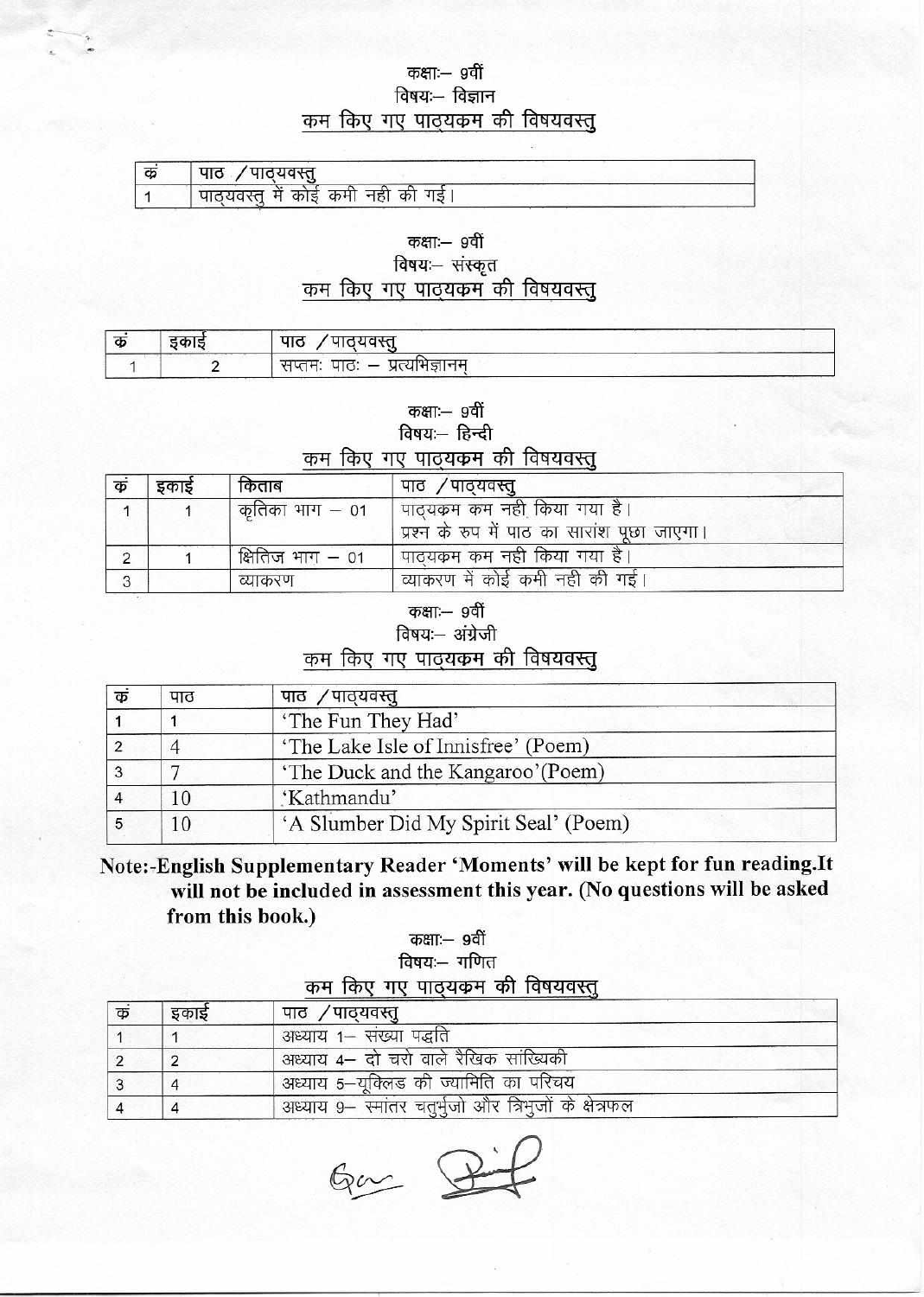कक्षाः– ९वीं विषयः— सामाजिक विज्ञान कम किए गए पाठ्यकम की विषयवस्तु

| क | विषय        | इकाइ | / पाठ्यवस्तु<br>पाठ                                                           |
|---|-------------|------|-------------------------------------------------------------------------------|
|   | अर्थशास्त्र |      | ' भारत मे खाद्य सुरक्षा                                                       |
|   | इतिहास      |      | <sup>।</sup> वन्य समाज एवं अपनिवेशवाद<br><sup>।</sup> आधुनिक विश्व में चरवाहे |

 $60 - 22$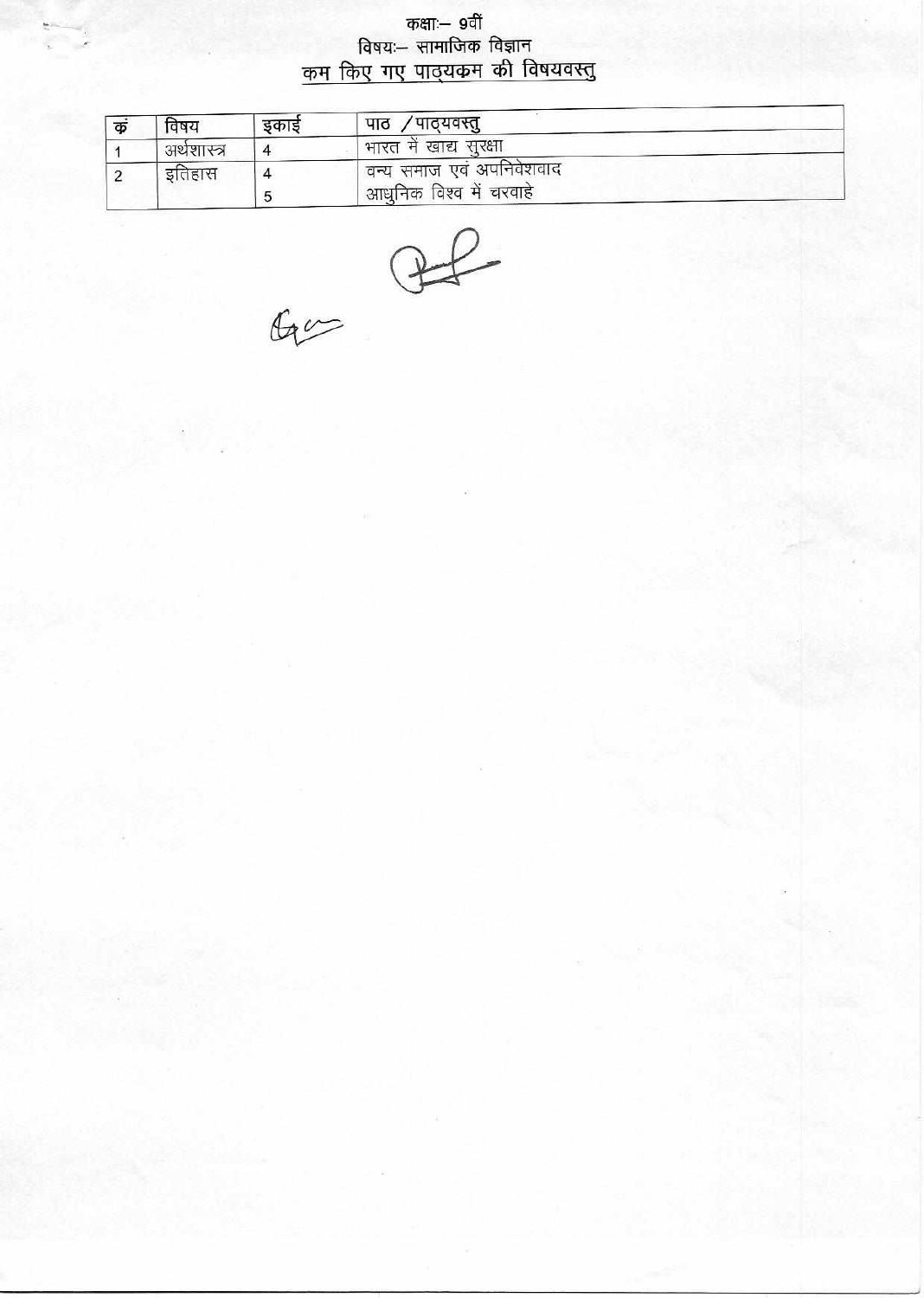Remark M. No -> 9300 82 4246 Rabier Khom. 一个人 Reason  $\mathcal{P}$  HIGH SCHOOL/HIGHER SECONDARY **Controller** Ex : رىفىيد ا قىد ھىتەيقى فاپرا عملہ کی کمپانی کچھ پری<br>اور کچھ کمپی ربائی اشک امی مودن میرا<br>است است است که برای میران<br>است است است است که برای میران مہزام مٹ اللہ ببک تعال Reduced Syllabus  $\sum_{i}$ - مرتقى م الطحولت  $\frac{1}{2}$ - چارپانی  $\dot{\mathcal{C}}$ Unit  $\sigma$ URDU الردو S.No. Subject الرو  $\mathbb{X}$  $\cancel{\cong}$ الزرو X  $\dot{\mathcal{S}}$ sgletter  $\overline{\phantom{0}}$ 3